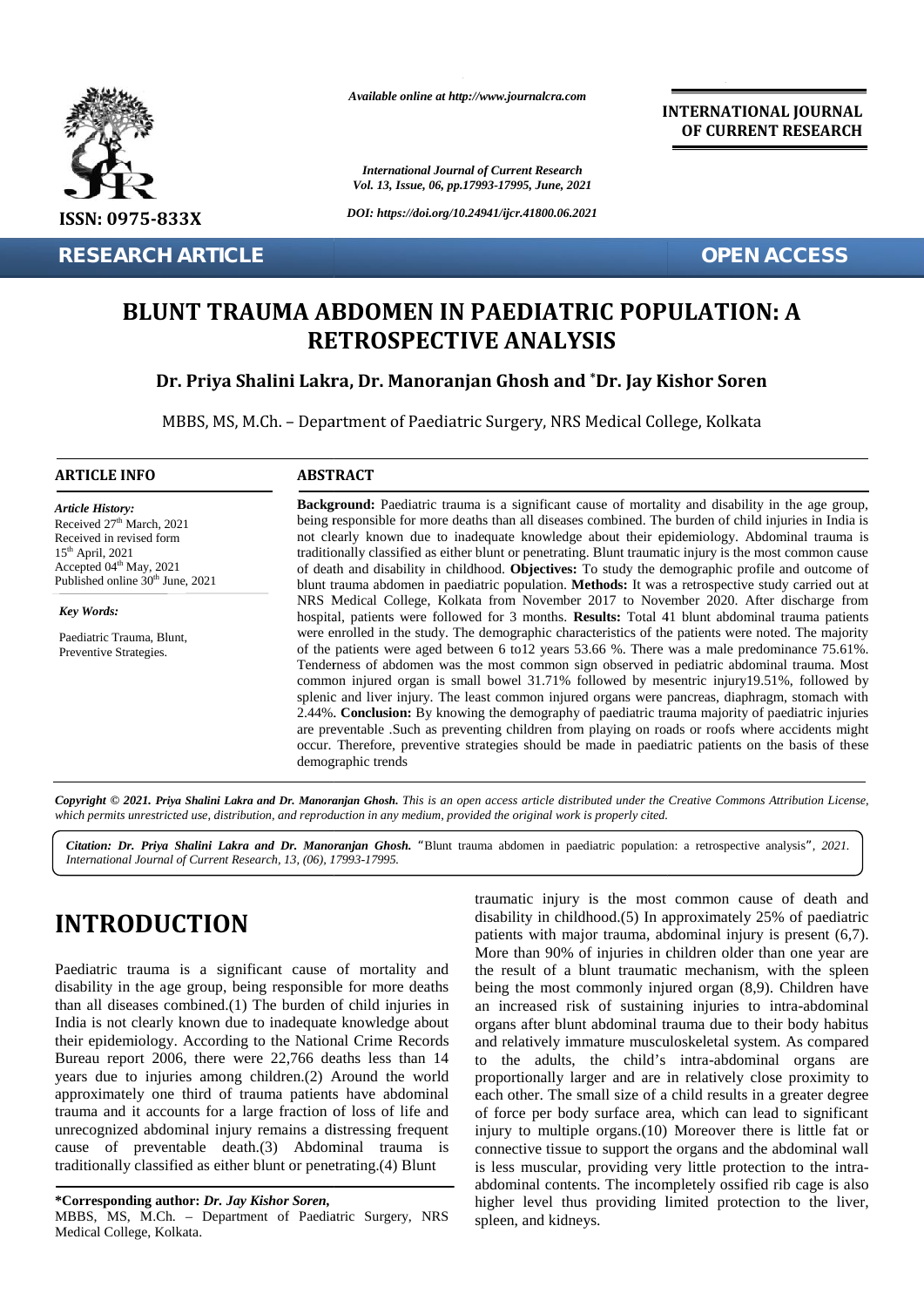Lastly, the increased ratio of body surface area to volume results in an increased incidence toward hypothermia.(10)

## **METHODS**

It was a retrospective study carried out at NRS Medical College, Kolkata from November 2017 to November 2020. 41 patients below the age of 12 years with history of trauma to abdomen were included in the study. The management entirely depends upon the clinical examination, hemodynamic stability and assessment of relevant investigations. Children below 12 years with history of trauma to abdomen were included and patients with death before diagnosis or who left against medical advice were excluded. Management was broadly divided into two groups i.e. conservative and operative. Conservative management in patients, with solid viscus injury who fulfilled the criteria of hemodynamic stability, CECT documented Grade I to Grade IV solid organ injuries, absence of other clear indications for exploratory laparotomy or associated injuries requiring surgical intervention , absence of associated health condition that carries any associated risk of bleeding that is coagulopathy, hepatic failure, use of anticoagulants, specific factor deficiency. This group after discharging from hospital was regularly followed up and repeated abdominal USG were done. Operative intervention was done in patients who had irreversible shock on admission after excluding other causes of shock, signs of generalized peritonitis, continuing intra- abdominal hemorrhage, clinical deterioration during observation, gas under diaphragm on abdominal X-ray, failure of non-operative management. After discharge from hospital, patients were followed for three months

#### **RESULTS**

Total 41 blunt abdominal trauma patients were enrolled in the study. The demographic characteristics of the patients were noted. The majority of the patients were aged between 6 to 12 years 53.66 % (n=22). There was a male predominance 75.61% (n=31). Tenderness of abdomen was the most common sign observed in pediatric abdominal trauma. Most patients had to undergo surgery. 3 patients with splenic trauma and 4 patients with liver injury were managed conservatively. Most common injured organ is small bowel 31.71% (n=13) followed by mesentric injury19.51% (n=8), followed by splenic and liver injury. The least common injured organs were pancreas, diaphragm, stomach 2.44% (n=1). Amongst small bowel jejunum was most commonly injured. Most common mode of injury was road traffic accident 56.09% (n= 23).



**Graph 1. Age Distribution**







**Graph 3. Frequency of organ injured**



**Graph 4. Mode of Injury**



**Graph 5. Type of Management**

## **DISCUSSION**

In this study, we investigated the incidence and management of blunt trauma abdomen injuries in children at NRS Medical College, Kolkata. Out of the 41 patients studied majority of the patients were aged between 6 to 12 years 53.66 % . Studies in China, Puduchery, New Delhi and Aligarh has shown this age group to be more vulnerable to injury (11,12,13,14).